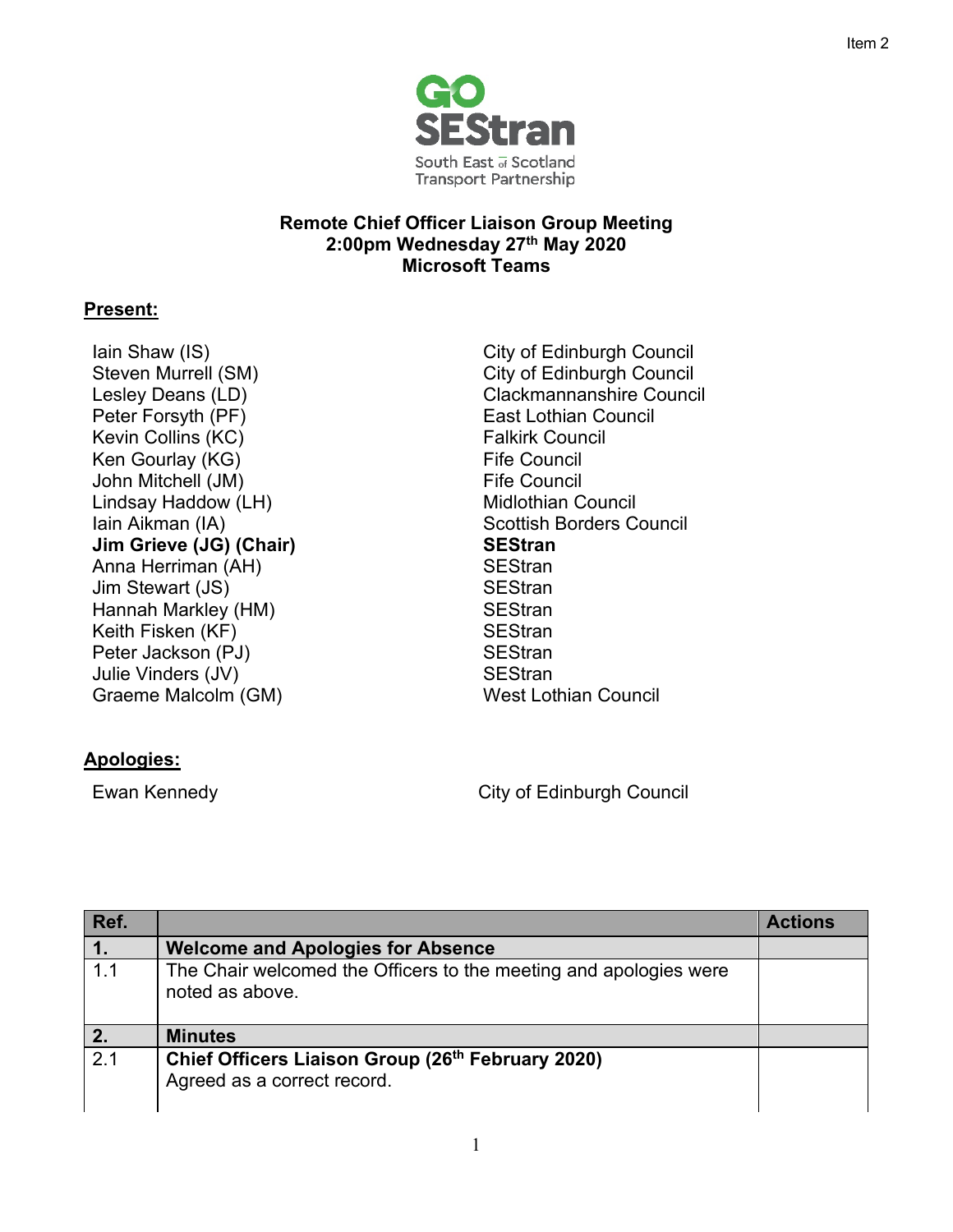|                  | The delivery of Bikeability Scotland National Standard cycle training by<br>local authority Bikeability coordinators - JS will discuss with Beth<br>Harley-Jepson (Cycling Officer) about what schools she is engaging<br>with, and report back to the group. JS/Beth will produce a<br>report/update to next Chief Officer meeting with identified schools and<br>more information.                                                   | <b>JS</b> |
|------------------|----------------------------------------------------------------------------------------------------------------------------------------------------------------------------------------------------------------------------------------------------------------------------------------------------------------------------------------------------------------------------------------------------------------------------------------|-----------|
|                  | JS will circulate the consultancy brief for the Forth Freight Strategy.                                                                                                                                                                                                                                                                                                                                                                | <b>JS</b> |
| 3.               | <b>Unaudited Annual Accounts 2019/20</b>                                                                                                                                                                                                                                                                                                                                                                                               |           |
| 3.1              | IS advised that the next board meeting will be presented with two<br>financial reports;                                                                                                                                                                                                                                                                                                                                                |           |
|                  | the Unaudited Accounts 2019/20                                                                                                                                                                                                                                                                                                                                                                                                         |           |
|                  | • the Annual Treasury Management Strategy                                                                                                                                                                                                                                                                                                                                                                                              |           |
|                  | The partnership has powers to provide a reserve policy. The board<br>can confirm the budget to be carried forward to the 2020/21 financial<br>year.                                                                                                                                                                                                                                                                                    |           |
| 4.               | RTS - Main Issues Report                                                                                                                                                                                                                                                                                                                                                                                                               |           |
| $\overline{4.1}$ | JS thanked everybody from each LA for their input. The final version is<br>with SEStran with some final changes after discussions with Jacobs.<br>The MIR should be complete week beginning 1st June.<br>A report on the RTS will be taken to the Board in June for approval. JS<br>will be engaging with each LA again to discuss the next stages going<br>forward to formulate the policy that will be developed into the final RTS. |           |
|                  | GM noted that the first draft was good and covered most of the areas<br>discussed in the stakeholder meetings.                                                                                                                                                                                                                                                                                                                         |           |
| 5.               | <b>RTP Restart-Reshape-Renew Paper</b>                                                                                                                                                                                                                                                                                                                                                                                                 |           |
| 5.1              | JG introduced this paper on behalf of all 7 RTPs. The paper illustrates<br>the current situation with Transport Transition phases and beyond and<br>highlights where RTPs can add value. The paper has been shared<br>with Transport Scotland (TS).                                                                                                                                                                                    |           |
|                  | The paper recognises that Transport issues need to be addressed in a<br>coordinated way and the 'new normal' will require a different<br>approach. The report sets out a way forward for RTPs – in three<br>stages;                                                                                                                                                                                                                    |           |
|                  | Restart, Reshape and Renew.                                                                                                                                                                                                                                                                                                                                                                                                            |           |
|                  | The Restart phase involves actions that we can take now to<br>prepare for the country emerging from lockdown. For example;<br>gather data, reallocate space, maximise use of public transport<br>under current circumstances, temp park & ride hubs, real time                                                                                                                                                                         |           |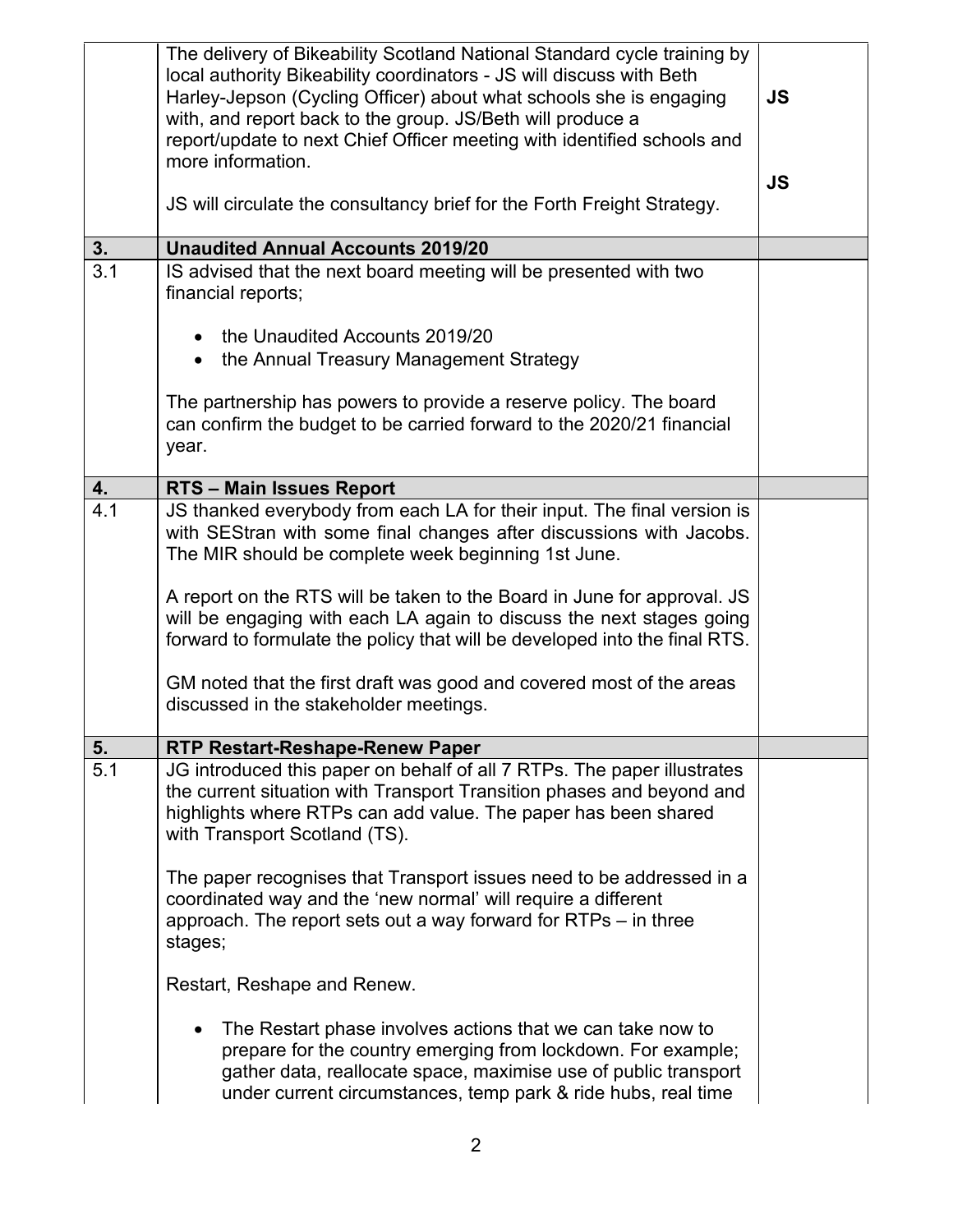data on RTPI on buses to state capacity (got some work to do on that due to costings).

- The Reshape phase focuses on practical measures to deal with the immediate effects.
- Finally, during the renew phase, it is essential to retain focus on the agreed priorities on the NTS2 and our RTSs, while remaining flexible and fluid in how we deliver them.

JG then asked officers if they had any comments or questions;

- LD highlighted public transport issues. JG mentioned that SEStran have been working with Tactran regarding public transport and will help in the Clackmannanshire area also. JG stated there is a willingness to create bus partnerships where these can add value in the region (linked to £500million fund).
- GM noted the restart phase would be an addition to the transport transition plan. JG mentioned the paper will move towards the transition plan and was written before the plan was announced. RTPs are to be represented on the two Regional Transition Plan groupings and in the National Transition group.
- GM then gave an observation about the importance of road space for active travel. There are concerns around 'Spaces for People' money availability because each LA will be submitting their own bids. Therefore, there is a question around how we control relationships at a regional level, for example; with Sustrans and TS. Active travel links and road space is going to be key when setting up temporary park & rides/mobility hubs. AH noted we are interested in how we add value to the 'spaces for people' aspirations going forward.
- PF mentioned that East Lothian have been contacted to take part in the City Deal TAB grouping and look at the transition plan. Grace Vickers will chair that forum. All interventions will be looked at and PF is happy to share thoughts. JG noted the key thing is working together. Transport Scotland also sees the need to expand forums to bus operators. GM then highlighted that makes a lot of sense, one of the good things about city region deal is it's not just about transport. It's also important to gather data about where people are going to be travelling in the future and employment and homeworking will need to be thought of.
- KG asked what role SEStran is playing in the City Deal lead. JG plans to be very active and the travel to work area will be the main focus.
- JM stated that Fife council had a town centre meeting about opening up businesses, driving aspects etc. The planning for more remote working and active travel will need to be looked at in the long term.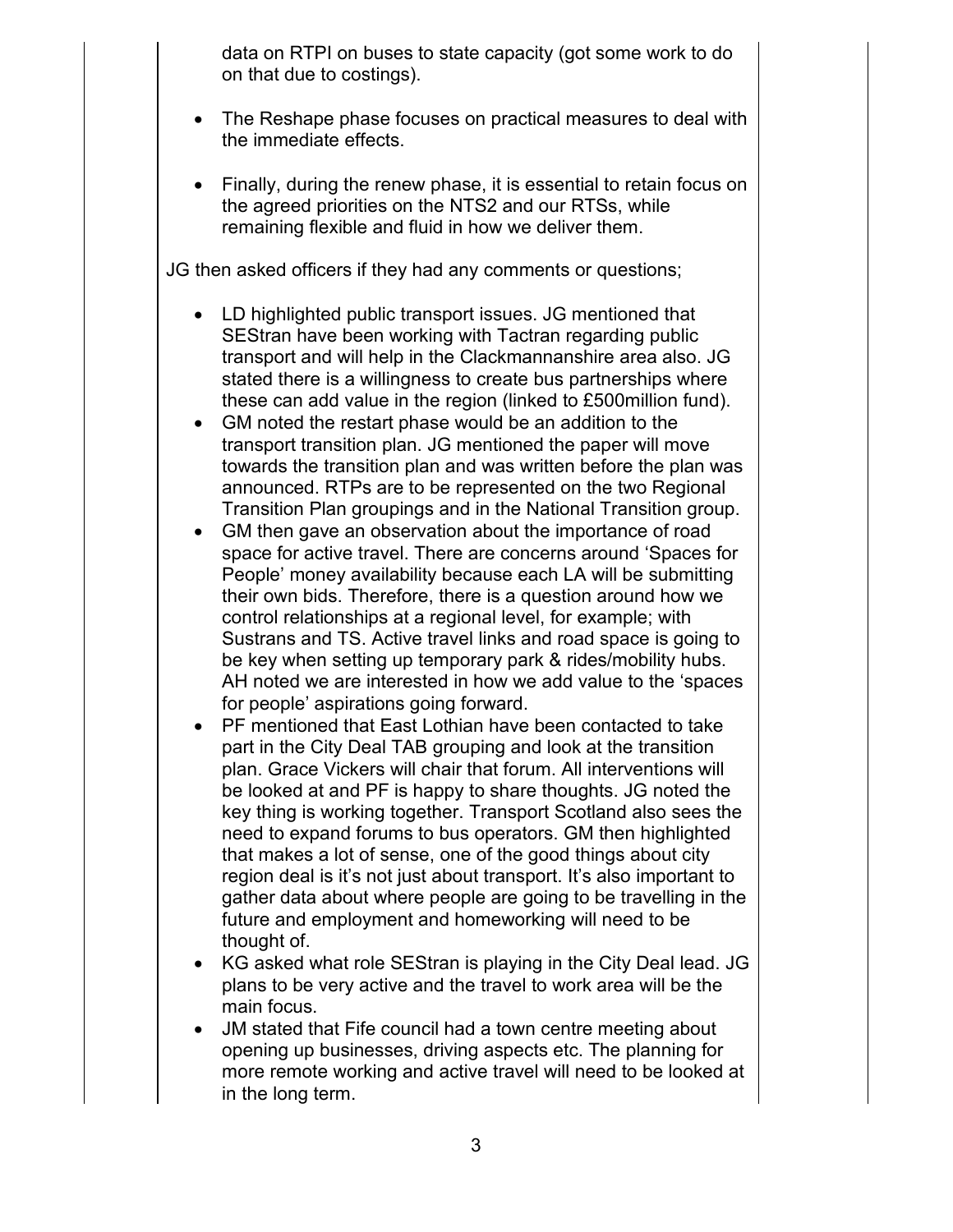|     | LD asked if any other LA are planning to produce interim (12-18)<br>month) public transport strategies.<br>KG highlighted Fife Council are about to start their LTS review.<br>However, council members will be drawn into more localised<br>issues; such as footpaths, and shops opening. JG suggested<br>LAs may be focused on their own boundaries. SEStran will try<br>coordinate across each LA boundary to offer support and<br>assistance.<br>PF mentioned that East Lothian don't have plans to create a<br>new strategy, however, might need a refresh.<br>JS noted that whilst preparing the MIR, it was clear certain new<br>issues will have to be addressed in the RTS development. The<br>strategy will have to be flexible. It's unclear exactly how at this<br>stage, due to changing circumstances.                                                                                                                                                                                                                                                                                                                                                                                                                                                                                                                                                                                                                                                                                                                                                                                                                                                                                                                                                                                                                                                                                                                                                                    |  |
|-----|-----------------------------------------------------------------------------------------------------------------------------------------------------------------------------------------------------------------------------------------------------------------------------------------------------------------------------------------------------------------------------------------------------------------------------------------------------------------------------------------------------------------------------------------------------------------------------------------------------------------------------------------------------------------------------------------------------------------------------------------------------------------------------------------------------------------------------------------------------------------------------------------------------------------------------------------------------------------------------------------------------------------------------------------------------------------------------------------------------------------------------------------------------------------------------------------------------------------------------------------------------------------------------------------------------------------------------------------------------------------------------------------------------------------------------------------------------------------------------------------------------------------------------------------------------------------------------------------------------------------------------------------------------------------------------------------------------------------------------------------------------------------------------------------------------------------------------------------------------------------------------------------------------------------------------------------------------------------------------------------|--|
| 6.  | <b>Temporary Park &amp; Ride Hubs and Strategic Studies</b>                                                                                                                                                                                                                                                                                                                                                                                                                                                                                                                                                                                                                                                                                                                                                                                                                                                                                                                                                                                                                                                                                                                                                                                                                                                                                                                                                                                                                                                                                                                                                                                                                                                                                                                                                                                                                                                                                                                             |  |
| 6.1 | AH noted that the strategic studies are now completed and are very<br>relevant in the context of Covid 19 and Transition plans. SEStran has<br>been looking at how the region might deal with impacts from reduced<br>public transport capacity. The regional road network was at capacity<br>pre Covid-19 on key routes. We're not really sure what the demand<br>levels are going to be but accept that there is a likelihood of increased<br>car use (or appeal). SEStran has tried to identify possible interventions<br>that complement what LAs are going to pursue. The idea is to give<br>people other travel options, for example; through temporary park and<br>ride hub sites, access to e-Bikes and bookable buses. Close working<br>with LAs to find out where the best locations would be will be key.<br>JV discussed the three strategic studies, which were recently<br>conducted through the Transport Scotland Low Emission Zone (LEZ)<br>Public Transport Provision Fund. The studies are now on the SEStran<br>website.<br>The Park and Ride (P&R) Strategic Study is an evidence-based<br>review of current P&R provision in the South East of Scotland.<br>It helps inform future investment priorities for the enhancement<br>of P&R facilities and will feed into the emerging rewrite of the<br><b>SEStran Regional Transport Strategy.</b><br>The Mobility Hub Strategic Study looks at potential for hubs to<br>$\bullet$<br>address transport challenges from active travel. Locations and<br>functions are addressed.<br>The Demand Responsive Transport (DRT) Strategic Study is a<br>$\bullet$<br>strategic review of DRT services in the SEStran area. Various<br>challenges and opportunities for the DRT sector have been<br>identified and the study also developed options to increase the<br>resilience of DRT services and encourage innovation and<br>service development.<br>AH noted that JS is looking at pressures on specific corridors by |  |
|     | measuring the reduction in public transport seats available if physical                                                                                                                                                                                                                                                                                                                                                                                                                                                                                                                                                                                                                                                                                                                                                                                                                                                                                                                                                                                                                                                                                                                                                                                                                                                                                                                                                                                                                                                                                                                                                                                                                                                                                                                                                                                                                                                                                                                 |  |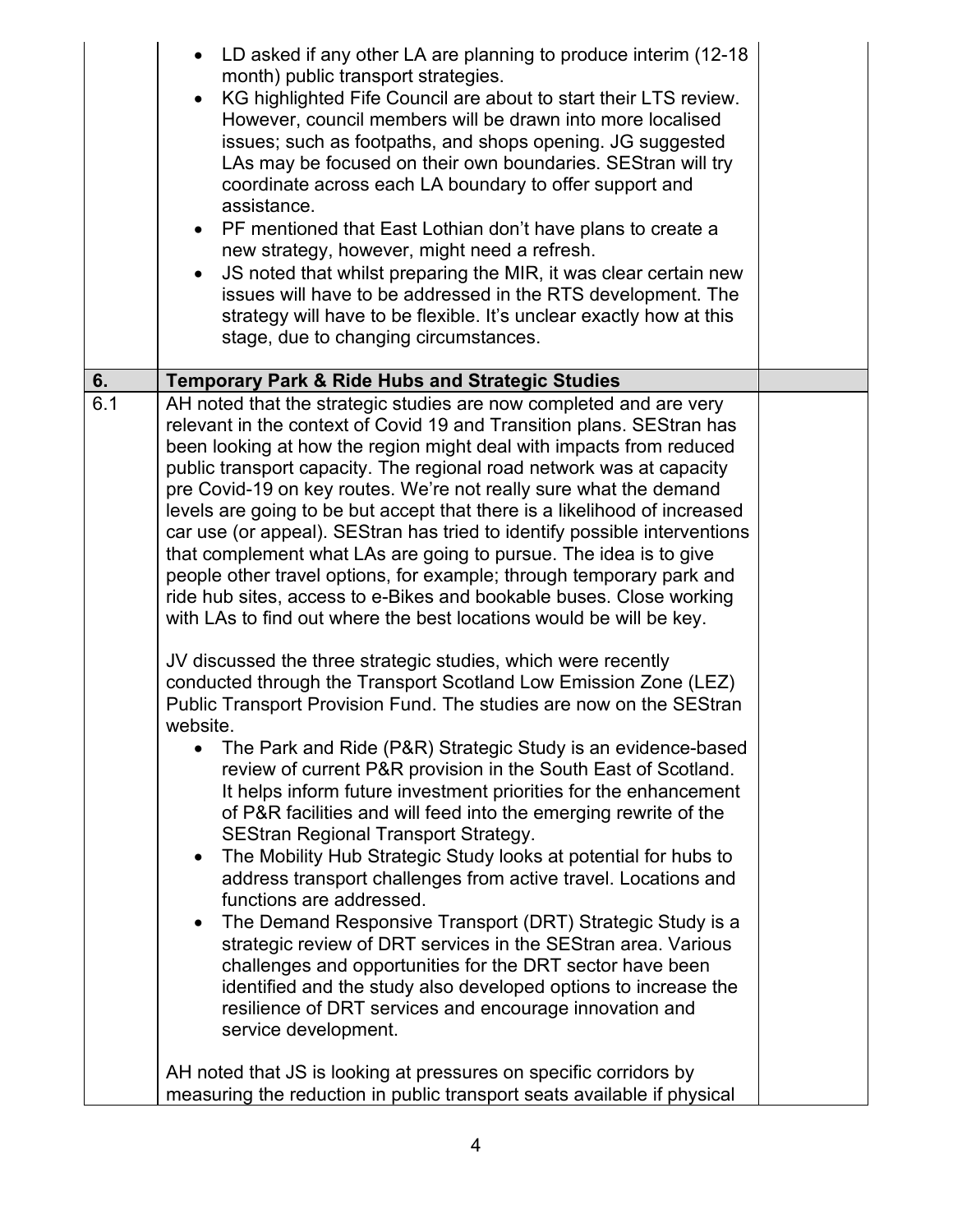|     | distancing measures are observed. For example; on corridor 14 (West<br>Lothian South) and Corridor 15 (M8) the morning peak capacity on<br>buses and trains is reduced by at least 1,300 and 3,100 respectively.<br>The next step would be to understand this across all corridors and<br>take this forward as a possible regional approach. AH asked if officers<br>would want a discussion with each LA or discuss at a follow up RTWG<br>(including Clackmannanshire and Falkirk). AH also suggested there is<br>an opportunity to make a link with public transport operators. |  |
|-----|------------------------------------------------------------------------------------------------------------------------------------------------------------------------------------------------------------------------------------------------------------------------------------------------------------------------------------------------------------------------------------------------------------------------------------------------------------------------------------------------------------------------------------------------------------------------------------|--|
|     | GM thought the corridor approach is really useful. In terms of detail<br>about which interventions could be used on which corridor, GM<br>recommended starting with individual LA discussions. Once LA<br>information is collated then we could discuss at an open forum.                                                                                                                                                                                                                                                                                                          |  |
|     | JM mentioned it's a good idea to meet and coordinate to discuss high,<br>medium and low measures. Would be better to sit round table to<br>discuss these measures. KG mentioned it would be useful to have<br>conversations with each LA then a group conversation to look at best<br>practice and corridors. JG then suggested after individual LA<br>discussions, to reconvene the Chief Officers Group.                                                                                                                                                                         |  |
|     | It was agreed that SEStran will follow up with individual LAs and<br>arrange a follow up Chief Officers meeting.                                                                                                                                                                                                                                                                                                                                                                                                                                                                   |  |
| 7.  | <b>Tripshare</b>                                                                                                                                                                                                                                                                                                                                                                                                                                                                                                                                                                   |  |
| 7.1 | JS mentioned that the Tripshare scheme may be difficult to promote<br>due to people not wanting to share cars anymore. However, the<br>Tripshare platform will provide another alternative to people to travel.                                                                                                                                                                                                                                                                                                                                                                    |  |
|     | There should be an adequate resource to make it work regionally and<br>nationally and there will be an opportunity for employers to use the<br>scheme.                                                                                                                                                                                                                                                                                                                                                                                                                             |  |
|     | JS also mentioned that Tripshare is a more sustainable car use which<br>helps reduce demands of public transport capacity. Working with each<br>LA will be key. If we want to push and continue across all potential<br>outlets (whole authority), we can encourage employers at local level.<br>Having an agreed strategy will be good going forward. Looking to<br>agree on strategy between LAs.                                                                                                                                                                                |  |
|     | It's a facility SEStran currently pay for (£25k annually). SEStran<br>recommends it will be worth continuing and looking at securing more<br>funding.                                                                                                                                                                                                                                                                                                                                                                                                                              |  |